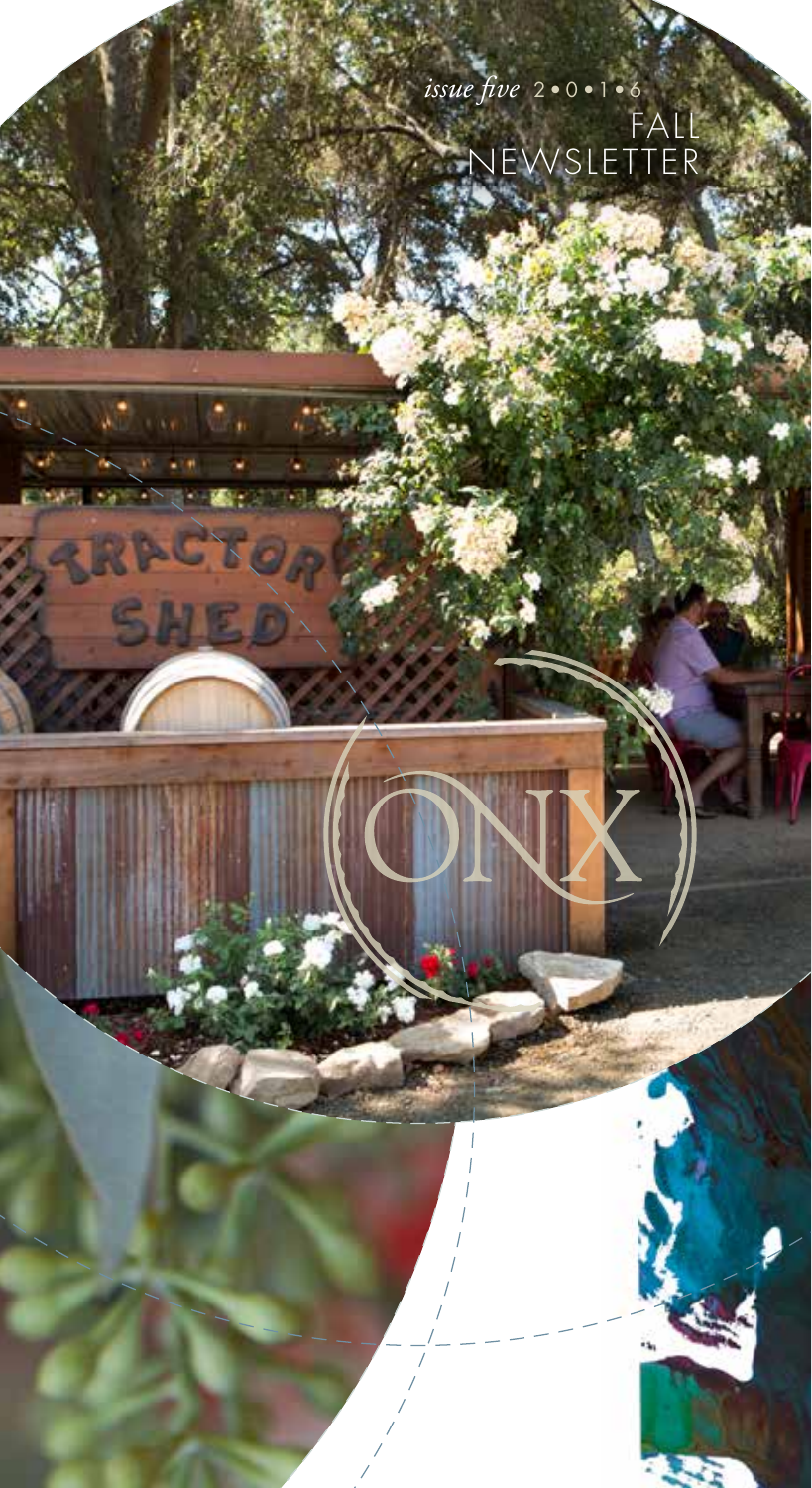## *what's new*

THE ONX ODYSSEY continues with many new developments to share with you this fall! Moving into our new winery in Tin City just a year ago has definitely stoked the fire of creativity in our production team. We have two new wines making their debut this fall, along with the return of three of your favorites. Our hospitality team has also been working hard and has created new and exciting ways to experience our wines on your next visit. You just never know what we might be up to!

#### The Wines

Allow us to introduce you to L'autre Femme and Level 22, an alluring French pastry chef and an idealistic, yet pragmatic master builder. (You do follow numerology, right?) In addition to these intriguing newcomers, Mad Crush, Black Orchid, and Caliber will be making a return appearance. We hope you get to spend a little time with each one. They are definitely an interesting cast of characters.

#### Briarwood Cottage

Steve and Brenda Olson, our proprietors, have devoted their time, energy and creativity to bring a bit of history and a touch of the English countryside to ONX Estate. We will give you a sneak peak inside their fully renovated, English cottage-inspired guesthouse in this newsletter. We also look forward to offering exclusive ONX Collective member events and tastings at Briarwood Cottage in the coming year.

#### Taste on the Terrace

Finally, we have a new way for you to experience and enjoy ONX Wines on your next visit to Paso Robles! We are now hosting twilight tastings on the terrace of our Tin City tasting room. Each Friday and Saturday through the fall, we will remain open until 7:00p.m. Come enjoy our wines by the glass or bottle, along with carefully curated cheese plates. Sip an ONX original, take a deep breath, relax, and enjoy the slow pace of Paso Robles as the sun sets in Tin City.

> **IF ONX TFAM** *cheers!*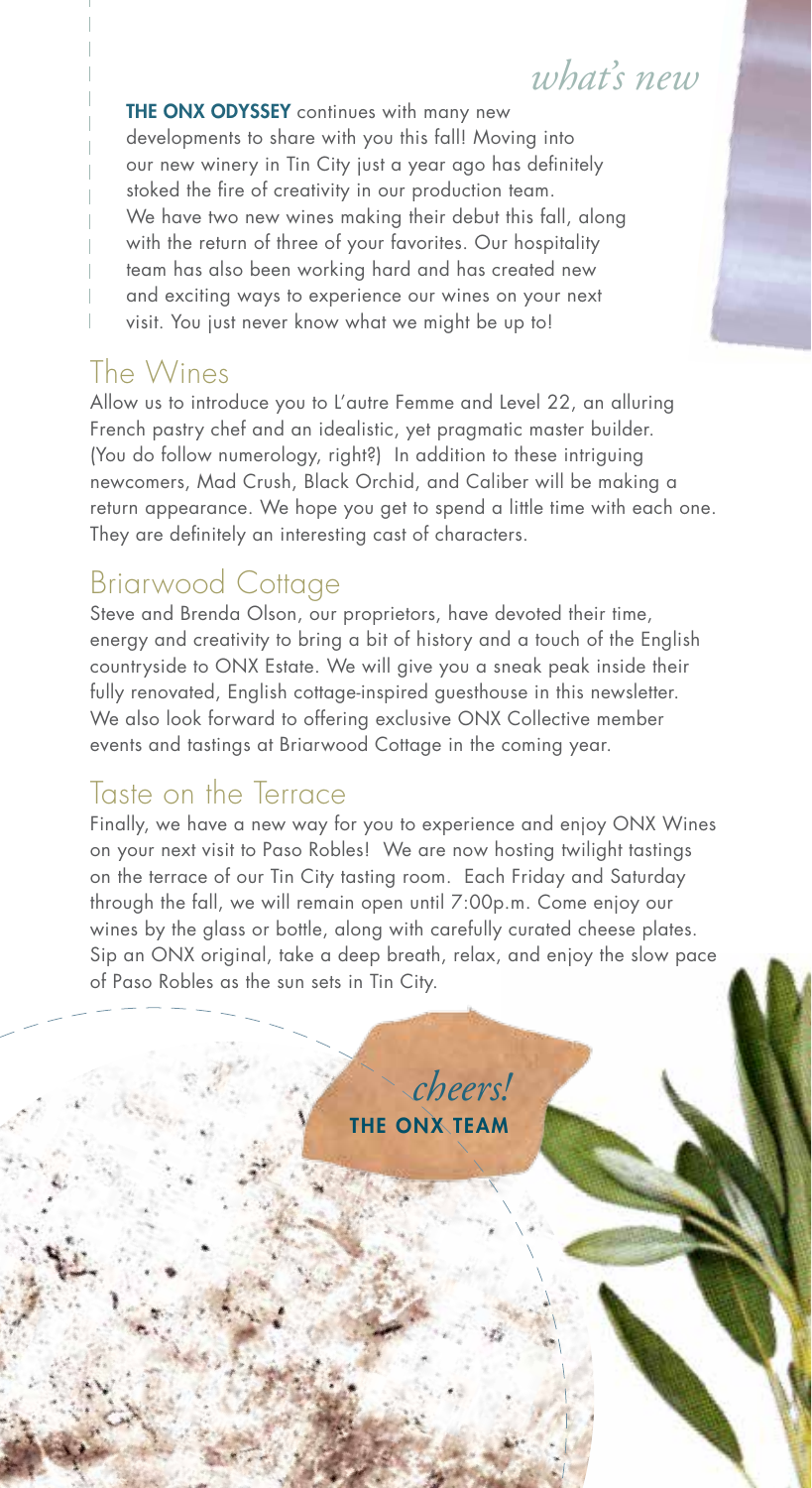# *allow us to introduce*

*"Beauty without grace is the hook without the bait." – Emerson*

#### L'AUTRE FEMME 2015

89 cases produced Viognier 62%, Sauvignon Blanc 38%

L'autre Femme has certainly been the talk of the winery this year. Our entire team is enamored, as if she has cast a spell. She has heads turning and tongues wagging. Her allure and enchantment grow stronger every day as her story unfolds. She is sophisticated, posh and mysterious. Jeff has decided she is a French pastry chef. Brian has described her as Field Day's twin sister, separated at birth, who is delicate and needs more attention. Our infatuation evolves as we continue to unlock her traits and reveal her story while she prepares for her debut.

Although her intrigue and enticement is powerful, she will only be with us a short while. We hope you get the chance to meet her.

*Pouring a glass of L'autre Femme is like walking into a French bakery. Toasted meringue, lemon tarts, candied orange peels, and fresh made brioche tantalize your senses, while subtle aromas of caramel and vanilla bean slowly waft to the fore.* 

*On the palate, you are greeted by flavors of succulent nectarines, peaches, and melon. The wine's invigorating acidity carries its weight all the way through to a lengthy, textured finish.*

*Layers and layers of texture, depth, and flavor... like a freshly opened box of macarons.*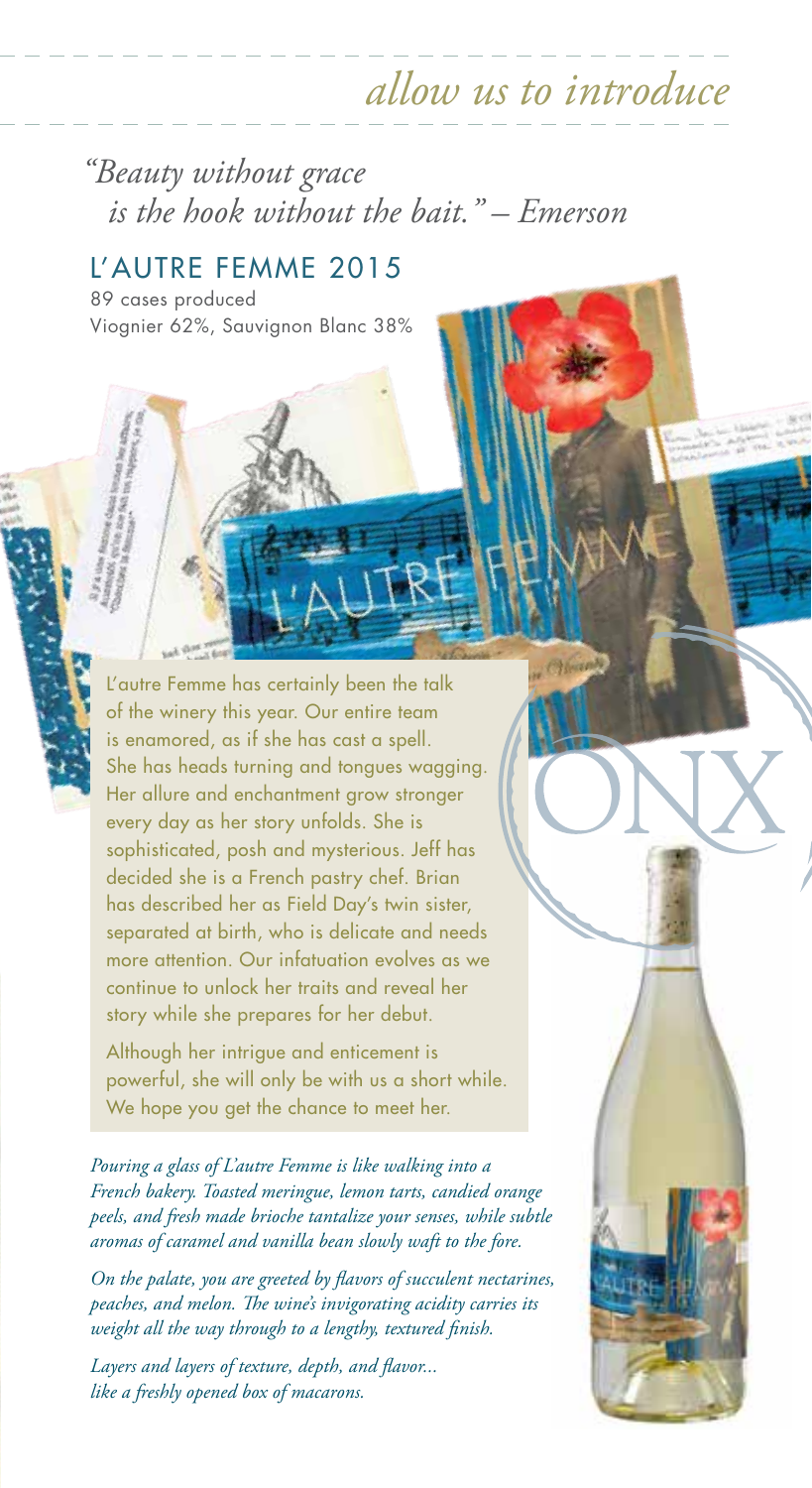# IT HAS BEEN A CONVERSATION PIECE

since the inaugural days of ONX Wines, as many of our founding members can recall. Known as the fairytale house, the Hansel and Gretel home, or simply as the house with the slanted roof, this English Cottage inspired home, one of three homes on our estate vineyard, has become another chapter in the ONX story. And has officially been hallmarked as Briarwood Cottage, an homage to the original name of the ONX Estate Vineyard.

*Briarwood Cottage* riarwood Cottag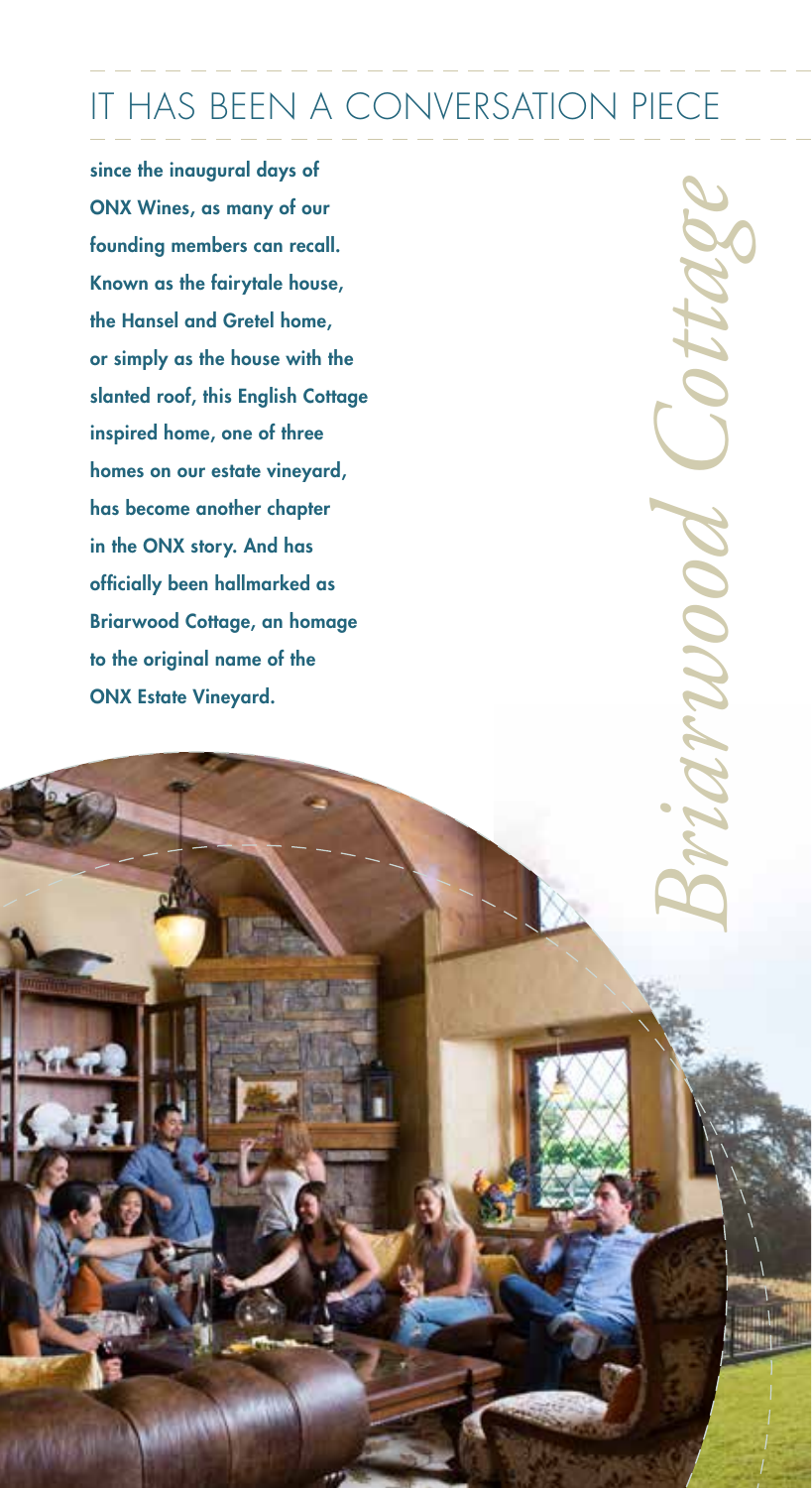**STEVE AND BRENDA OLSON**, the proprietors of ONX Wines, have worked diligently to integrate the home into the framework of ONX Wines. And we are pleased to introduce this space to both our members and guests alike.

The layout of the cottage offers multiple niches, cubbies, and warm nooks, which include a chef's kitchen, inviting living room, formal dining room, and four bedrooms that are niches all on their own.

The kitchen, designed with the true chef in mind, is highlighted by stainless steel appliances, knotty alderwood cabinets, and an authentic butcher block weighing over 500 pounds. We are looking forward to this kitchen becoming the foundation for many winemaker dinners to come.

The living room and dining room are also special places tied together by Brenda's personal collection of milk glass, each piece with its own design and story. The dining room offers a ten seat table and iron rod chandelier, authentic to the time period. In the living room, you will find indulgent tufted leather couches meant for relaxing while sipping wine and gazing out to the backyard and vineyard beyond. This area will be a focal point for our guided tasting experience.

A walk through the indoor courtyard leads to three of the four bedrooms in the house. Storybook views from every window, jewel tone decor, and artwork evoking the English cottage lifestyle are the elements bringing each room together.

Finally, there is the outdoor space. It consists of manicured gardens, endless vineyard views, and a comfortable seating area with a fire pit which makes patio tasting possible all year long. When gazing out to the vineyard from the back patio, you will spot the anchor of Briarwood Cottage. Her name is Grace, a coastal oak dating back 200 years.

The sight of her elegant branches allows for a moment of reflection into the past and a chance to see what the future will bring. We look forward to sharing all Briarwood Cottage has to offer with our ONX Collective Members.

Tasting experiences and winemaker dinners will be announced soon.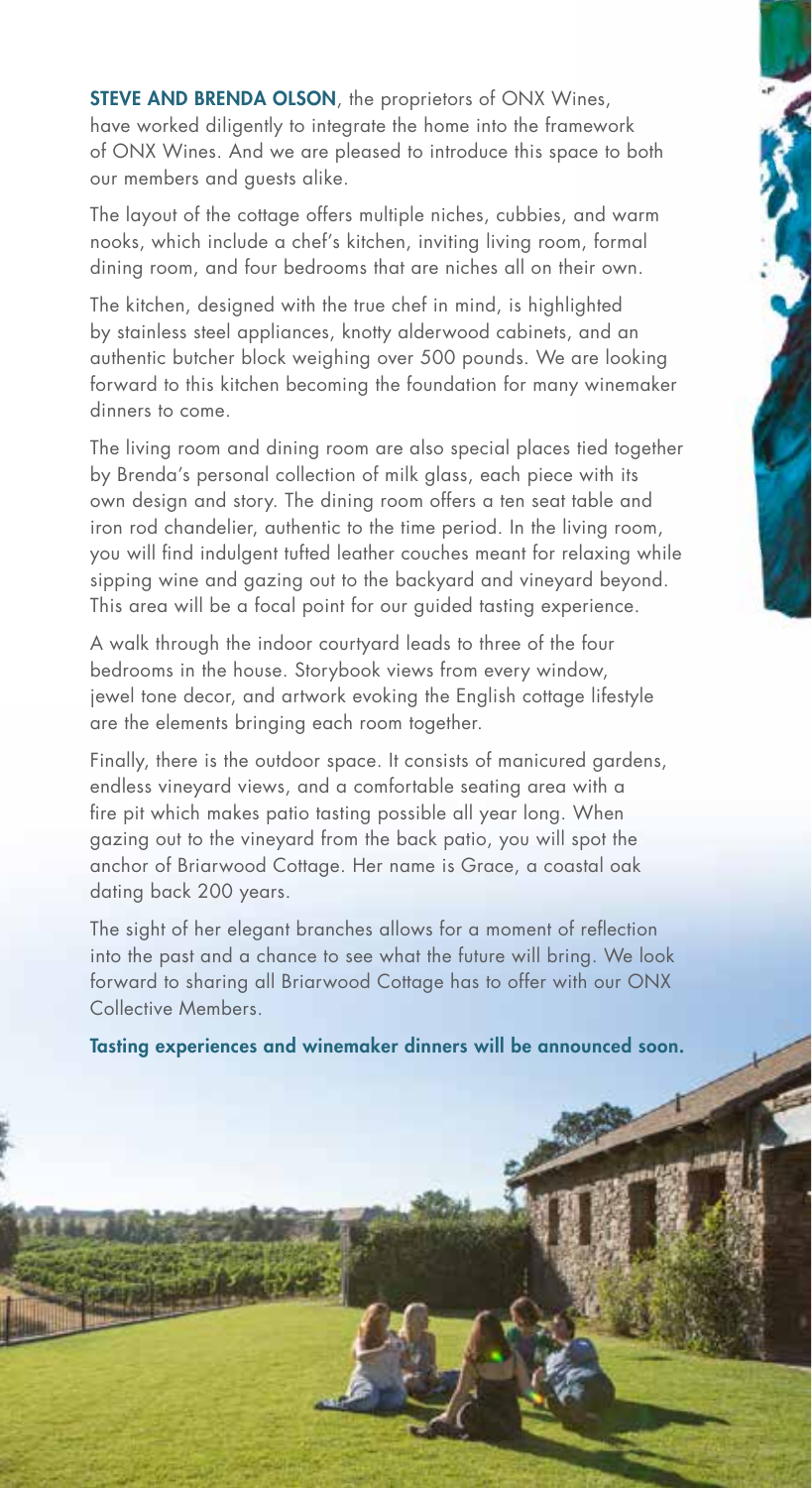# new releases

#### LEVEL 22 2014

428 cases produced 45% Petite Sirah, 33% Syrah, 12% Mourvedre, 10% Grenache

### *a blueprint in a bottle. inspiration on demand.*

Dark, dusty, alluring and perfumed... the newest addition to the ONX portfolio is generous from the start. Familiar aromas of dried apricots, cranberries and sarsaparilla entice you.

On the palate, the wine is dense, silky smooth, and skintight. Its dusty tannins are fine-grained and resolved, trailing off into a seamlessly integrated finish, like the sunset ending of a classic western movie.

**PTS** 

WINE TO CATE

取合

**AD CRUSH** 



#### MAD CRUSH 2014

561 cases produced Grenache 45%, Tempranillo 19%, Malbec 18%, Mourvedre 9%, Zinfandel 9%

*our infatuation with delicacy. the innocence of an ingénue; the bone structure of a star.*

Bright notes of fresh cherries, dried cranberries, and orange zest are followed by layers of floral violet and lavender, sage and cedar wood, and a hint of black licorice. The interplay of fruit and spice continues on the palate joined by a lively acidity. Finally, the rustic structure of the wine carries it to a satisfying caramel finish that lingers and lingers.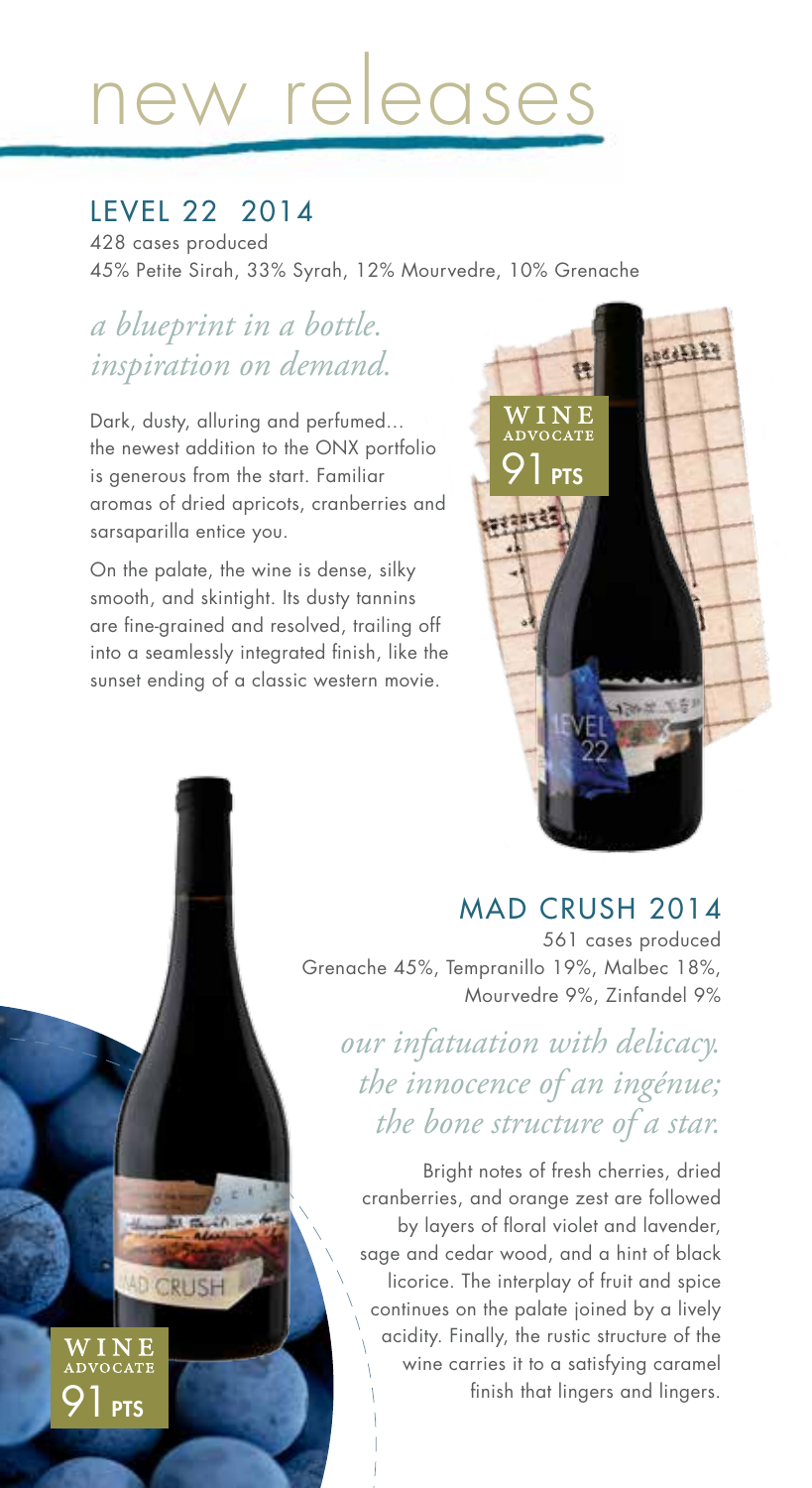#### BLACK ORCHID 2014

98 cases produced Petite Sirah 100%

> LIMITED **RELEASE**

> > $\overline{Q()_{\text{PTS}}}$

WIN<mark>E</mark><br>advocate

## *elusive, allusive, and a touch illusive all at once.*

Looking into the glass is like being drawn down into an endless inkwell. On the nose, powerful notes of blueberries and blue plums are followed by more nuanced, subtle aromas of earl grey, elderflower, sarsaparilla, and blood peach.

The palate of the wine is both weighty and primal, combining notes of granite and slate with sanguine, savory elements of roasting kebab, au poivre, and sage.

Like Grendel in his cave, the 2014 Black Orchid is a brooding, powerful beast just waiting to be unleashed.

#### CALIBER 2014

159 cases produced 80% Cabernet Sauvignon, 20% Malbec

**PTS** 

W I N <mark>E</mark><br>ndvocate

LIMITED RELEASE

#### *a catch-weight boxer with velvet gloves.*

The 2014 Caliber is purposely both inviting and intriguing. It joins rich, luxurious aromas of blackberries, Chambord and sour cherries with spicy, exotic notes of cassia, sandalwood and clove. The palate entices you with an immense entry of fresh-cut red fruit, so dense it's almost savory. This weight persists in the mouthfeel, which is towering in stature, but nimble on its feet. Subtle hints of cedar and mocha gracefully linger for a satisfying finish. The 2014 Caliber is a shady spot on a hot summer day.